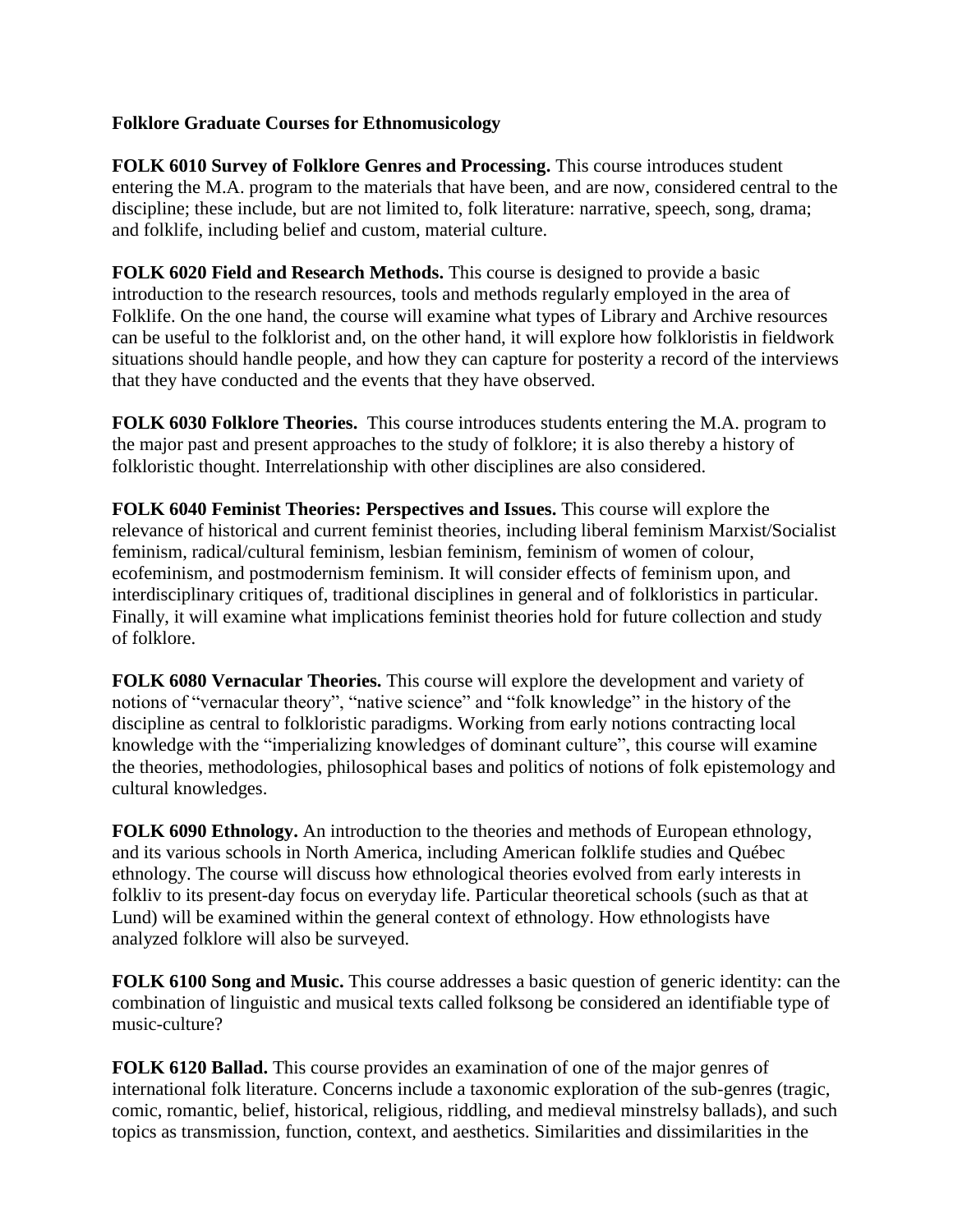mythologies for dealing with written literature and the literature of tradition will also be considered.

**FOLK 6130 Folk Music Canons and Documentary Sound Recordings.** In the 20<sup>th</sup> century the availability of ever more accurate, durable and affordable sound recording technology has transformed the ways in which song and music have been collected and disseminated as "folksong: and "folk music." National, regional, and local canons of music (Bohlman 1987) have, in many parts of the world, been reformulated on the basis of commercially produced or government sponsored recordings. These collections and publications have more or less superseded or, at the very least, supplemented the books, songsters, sheet music, and broadsides that shaped earlier perception of what constituted authentic folk music and song.

The course will examine the recent history of ideas pertaining to the topic-theories of canon formation, the invention of tradition, folklorism, cultural production, and so forth. These set the stage for the main portion of the course, an examination of the process of documentary creation looking at a series of sound recordings chosen as one might choose a series of readings for a period course in the study of literature. The examples will be chosen to reflect contrasting and parallel trends in Canada, the United States, and the British Isles.

**FOLK 6200 Folktale.** This course aims to provide an introduction to folk narrative and to the origin, development, diffusion, themes, structure, context and function of orally transmitted folktales. To that end, we will be exploring the folktale as a genre, the mechanics of oral transmission, the history of scholarship in this area, the various motifs and take type indexes and the text versus context debate. In addition, we will also be looking at the relationship between folktale and other narrative genres, folktale and literature, and folktale and popular culture – including mass media. Finally, we will be examining two particular case studies. The first will focus on the various ways the Cinderella take has been researched and also how it has been presented in literature and popular culture. Secondly, we will be looking at the theme of "The Hero."

**FOLK 6210 Legend.** This course will explore the legend per se and its relationship to other narrative genres. Beginning with the various classifications and definitions of legend which have been proposed over the years, we will progress to look at how legends are communicated, preformed and function. Similarly the issues of legend and belief, and legend and truth will be examined. In addition the emergent field of contemporary legend will be explored.

**FOLK 6220 Personal Experience Narrative.** This course will examine the form, structure, context, performance and nature of the person experience narrative and related genres such as life history, memorate and autobiography. Moving from a look at the history of personal experience narrative study and its opposition in traditional folkloristics to contemporary examinations of issues of untellibility, storytelling rights and ways of knowing, this course will explore the role of personal narrative in the development of modern approaches to narrative.

**FOLK 6250 Language and Play.** This course examines the forms, structures, and content of such areas as the proverb and proverbial speech, metaphor, rhetoric, the riddle, blazon populaire, rhyme, children's play and games, graffiti and onomastics. Attention is focused on theories of play (e.g., Caillois, Huizinga, Piaget). Particular attention is addressed to questions of context, function and performance and, where appropriate, to issues of meaning.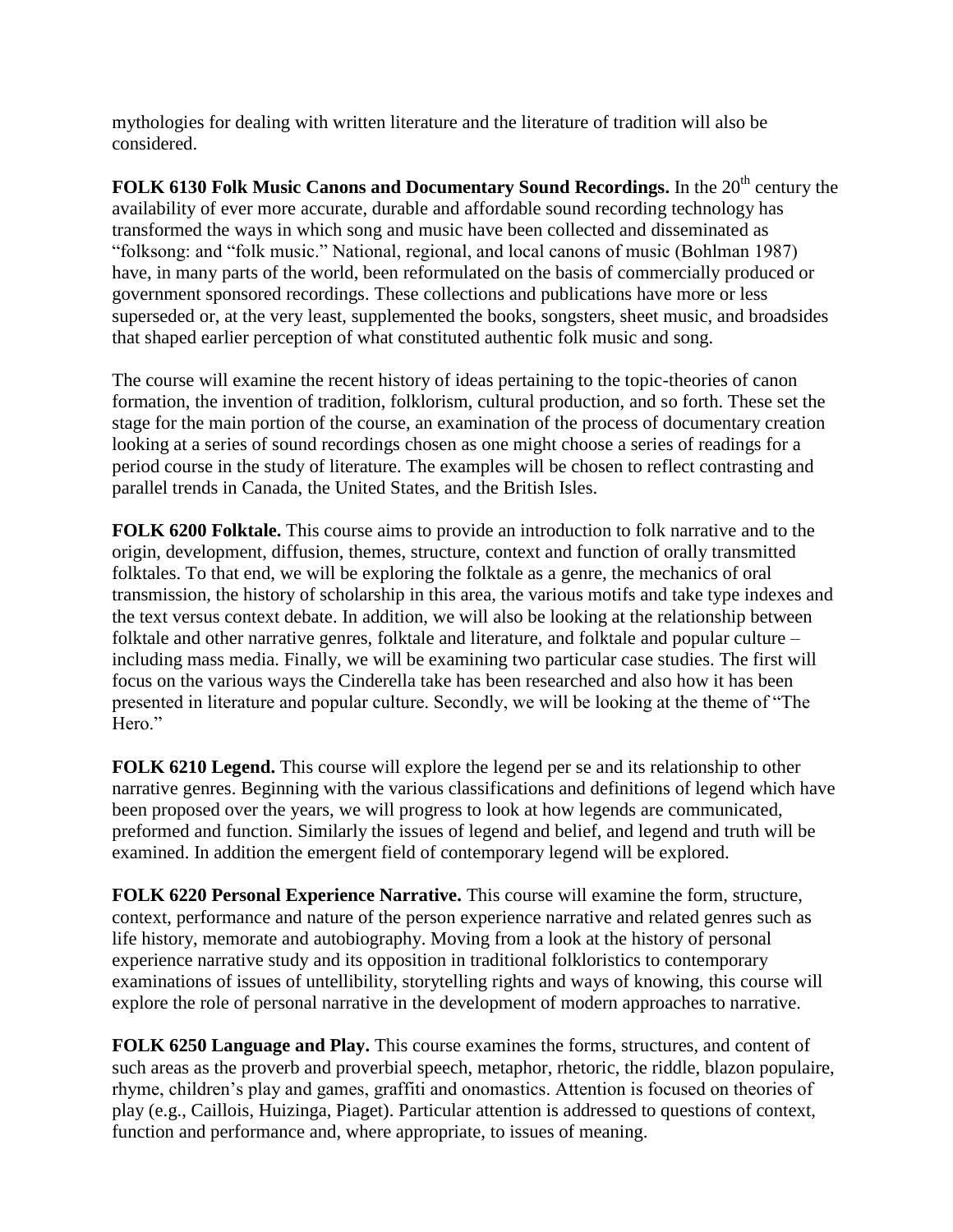**FOLK 6260 Ethnology of Communications.** Folklorists write a great deal about communication, verbal artistry, style, repertoire, genre and speech pay. Much of what we commonly use to define out field and study relates to issues of how people express themselves in daily life and in specialized, highly marked, situations. This course will attempt to elucidate the patterns and functions of speech and other oral modes of expression grounded in communities, events, situations and specific acts.

Using the theory and methodology of the "Ethnography of Communication" we will examine the organization and meaning of speaking in social life. The emphasis will be on understanding the selection of a means of communication according to social variables. The methods will involve the direct investigation of the use of speech in social context.

**FOLK 6300 Ethnology of Belief.** This course will examine traditional and popular belief systems from an ethnographic perspective, focusing on the development, maintenance and expression of belief traditions. The course will consider systems theory, worldview, means of acquiring and interpreting explanations and evidence, relationships between expressive genres and belief, structural features of specific traditions, the belief context of expressive lore and individual versus collective traditions. The approach will be multidisciplinary in scope. Epistemological problems in the study of belief and the historical development of folkloric approaches to the study will also be emphasized.

**FOLK 6310 Health Systems.** This course will investigate the field of traditional health systems from an ethnographic and phenomenological perspective. The focus will be on issues of definition, negotiation and transcultural health care, applications and systems theory, presented through the discussion of specific traditional medical practices commonly found in Western society. Crucial to this approach will be an examination of traditional health systems as expressions of world view. Issues which will be discussed include: what constitutes sickness and health; what makes folk medical practitioners "folk" and what makes them "medical"; what is the relationship between a given folk medical tradition and orthodox medicine; and what are the legal implications of each system. Crossing all traditions, including Western orthodoxy, we will examine the physical, social, and cultural risks and benefits of health belief and practice.

**FOLK 6350 Custom.** A study of the forms of British, European, and North American folk customs. Issues for discussion include the diffusion, functions, maintenance and invention of calendar, seasonal, occupational, and life-cycle customs.

Custom, while an element in introductory and regional courses in Folklore, deserves examination at full-course length. This will enable review of much new scholarship which has shifted folkloristic attention from origins of customs to the analysis of custom as symbolic behavior. Current work in the study of custom has examined, for example, the legitimation of class interests via traditional customs, the play of metaphor in festivals, and the symbolic statement of social obligations through life-cycle ritual.

Newfoundland offers particular opportunities to observe the transfer of folk custom from the Old World to the New and to consider the issues raised by establishment of old customs in a new social environment.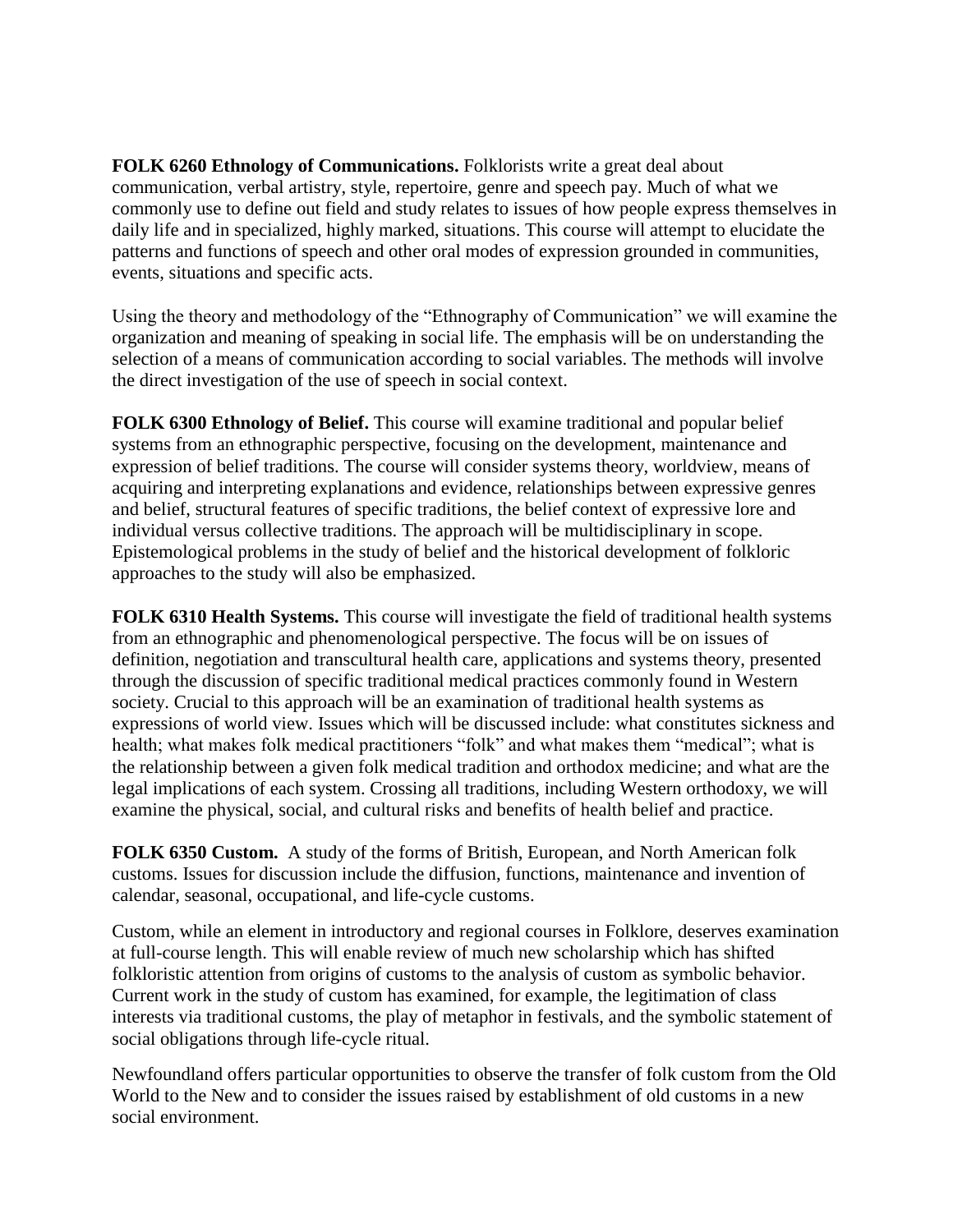**FOLK 6360 Traditional Drama.** This course surveys the main forms of traditional drama found in Great Britain and North America, with reference to related European and non-western traditions. The origins, history and regional variations of these forms will be considered together with questions of social function, performance and aesthetics. The history of research in the area of folk drama will be examined along with related methodological and theoretical issues. At the same time, it will provide an opportunity for students to conduct synchronic and diachronic research and analysis on the historical and regional development of a complex textual and behavioral tradition.

**FOLK 6400 Material Culture.** North American folklore studies have expanded immensely in the area of material culture scholarship over the past twenty years. This course provides students with an introduction to this recent scholarship, the historical reasons why it developed, and how other disciplines have researched the artifact.

As an introduction to the theories and methods of material culture research, this course will survey the various disciplinary approaches used in analyzing artifacts, focusing on the particular contributions of folkloristics. Ethnographic and historical case studies will provide specific examples of how folklorists document and interpret the material world. Readings will draw from a wide range of disciplines and cover both historic and contemporary objects.

**FOLK 6410 Vernacular Architecture.** This course deal with the current state of vernacular architecture research in Canada, the United States and Great Britain, concentrating on both theoretical approaches and various research methodologies. An overall survey of vernacular architecture research will sketch scholarly trends (Upton and Viach). Recent scholarship indicates that research is no longer focusing on seventeenth forms on the east coast of North America, but examining more contemporary traditions in all regions (Wells 1982; 1986; Carter & Herman). Cultural transfer has been a concern, with varying interpretations examining the dynamics of this process (Mannion; Pocius 1982). Selected regional building types will be surveyed with regard to form, function and technology in order to understand the methods used to interpret this relationship will be discussed (Rapoport). Besides looking at forms and technology, recent research has increasingly turned to function, looking specifically at how space structure daily life (Tuan; Pocius 1991). House form has been recently studied as a dynamic category. Rather than as a static type, an issue also surveyed (Pocius 1987). Finally, recent research on domesticity and the Victorian home will be discussed (Wright).

**FOLK 6420 Art and Artifact.** This course will explain the broad area of folk art. It will survey theoretical approaches to its collection and study and consider the role of museums in its preservation and presentation. Through case studies of artifacts and artists, the course will examine folk art's relationship to community aesthetics and values, its expression of individual creativity and issues raised by folk art's commodification.

**FOLK 6430 Food and Culture.** The term "foodways" embraces a variety of traditions which focus on dietary practices as well as the preparation and allocation of food.

This course will explore historical and contemporary approaches to the supply, storage, preparation and serving of food looking, from both a practical and theoretical perspective, at the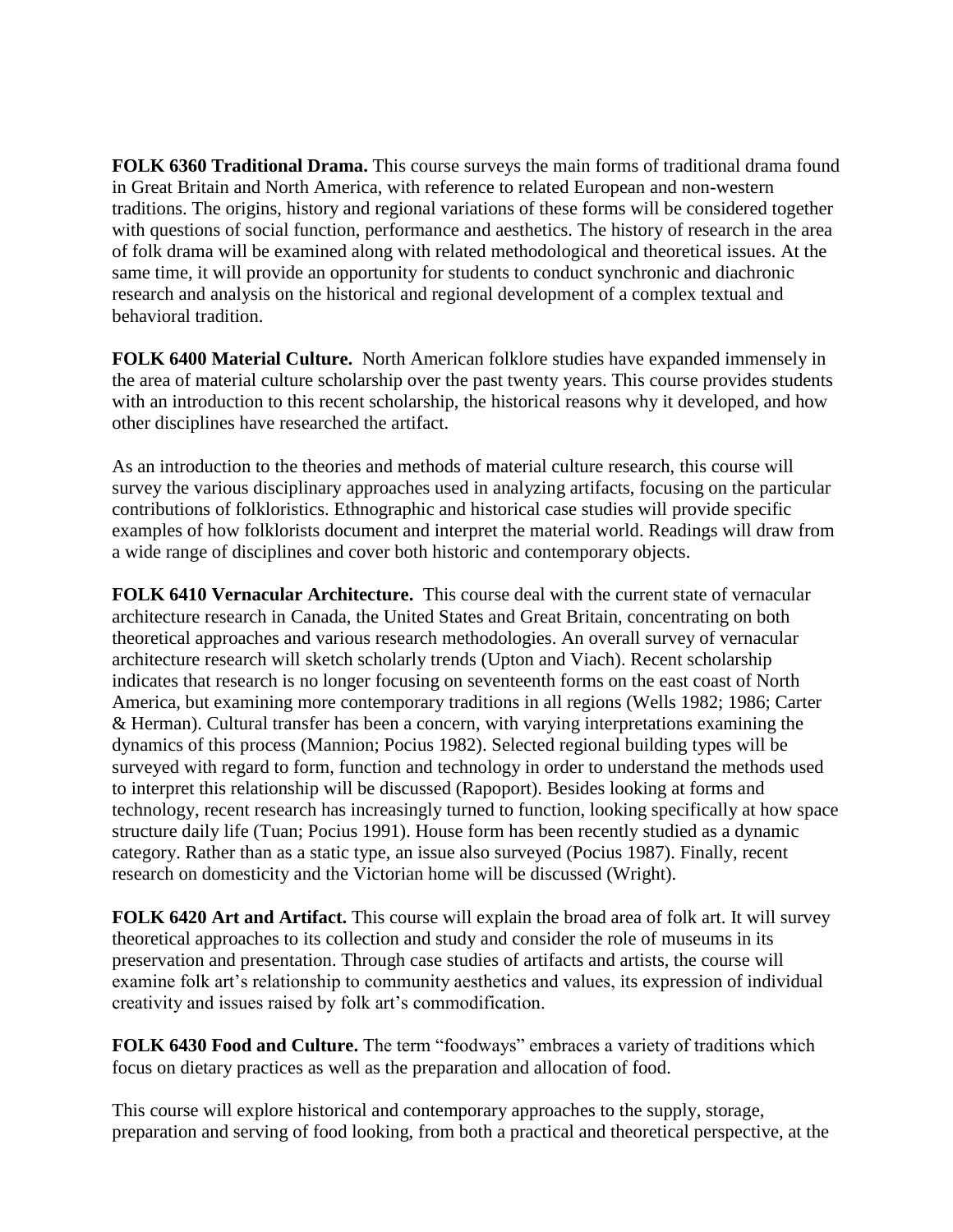whole range of cookery and food habits – from the acquisition of raw materials to the allocating of portions.

In terms of the acquisition of food, the course will explore the role of basic domestic food production, as well as the development of wholesale and retail markets and shops. In the area of food storage and preparation, the course will examine the effects which the development of "domestic technology" has had on traditional foodways.

The course will cover such issues as the uses and functions of food, etiquette and manners, the rationing of food during famine and war, and the social and sensory dimensions of eating – including food preferences and avoidances. Aligned to these issues, the practical and symbolic use of food in both the home and the community at large will be considered.

## **FOLK 6510 Occupational Folklore.**

## **FOLK 6551 Indigenous Expressive Cultures in Cross-cultural Encounter.**

**FOLK 6600 Folklore of Newfoundland.** This course is an investigation of folkloristic and anthropological approaches to the study of Newfoundland culture. Special attention will be given to the relationship between folklore and culture change within the province.

Newfoundland has long been considered an anthropological/folkloristic fieldwork paradise, primarily because numerous aspects of traditional culture have endured here where they have disappeared or been profoundly modified in their countries of origin – England and Ireland, but also Scotland and France. Intensive field collecting has allowed the constitution of a world class archive (MUNFLA) which is a source of incomparable comparative material.

The focus of the course, beyond the historical and socio-economic factors which have shaped the culture of the province, is however on the concept of culture change. Evidence of cultural stability will be weighed against evidence of on-going change and an examination of the dynamics governing the process of cultural evolution.

**FOLK 6610 Folklore of Canada.** Canadian Folklore has been shaped by a wide variety of ethnicity distinctive settlements over an approximate period of nearly 400 years, a diversity of regional geographies. In the last two decades, politically motivated ideologies have also been applied to evolving Canadian cultural traditions, sometimes hand-in-hand with socio-cultural revival movements.

This course examines the folklore itself, the way it has been studied, and the institutions and individuals associated with its study, of these four constituents of Canadian society: the French; the English; Native Peoples; and so-called 'ethnic Canadians.' In the process, emphasis will be laid on issues of ethnicity and identity, the concepts of multiculturalism and regionalism and nationalism, with close attention being paid to historical and political influences on these issues and concepts.

**FOLK 6620 Folklore of the United States.** An analysis of the folklore of regional, ethnic, and occupational groups in the United States from both diachronic and synchronic perspectives. Problems concerning acculturation, syncretism, lifestyles, and national character will be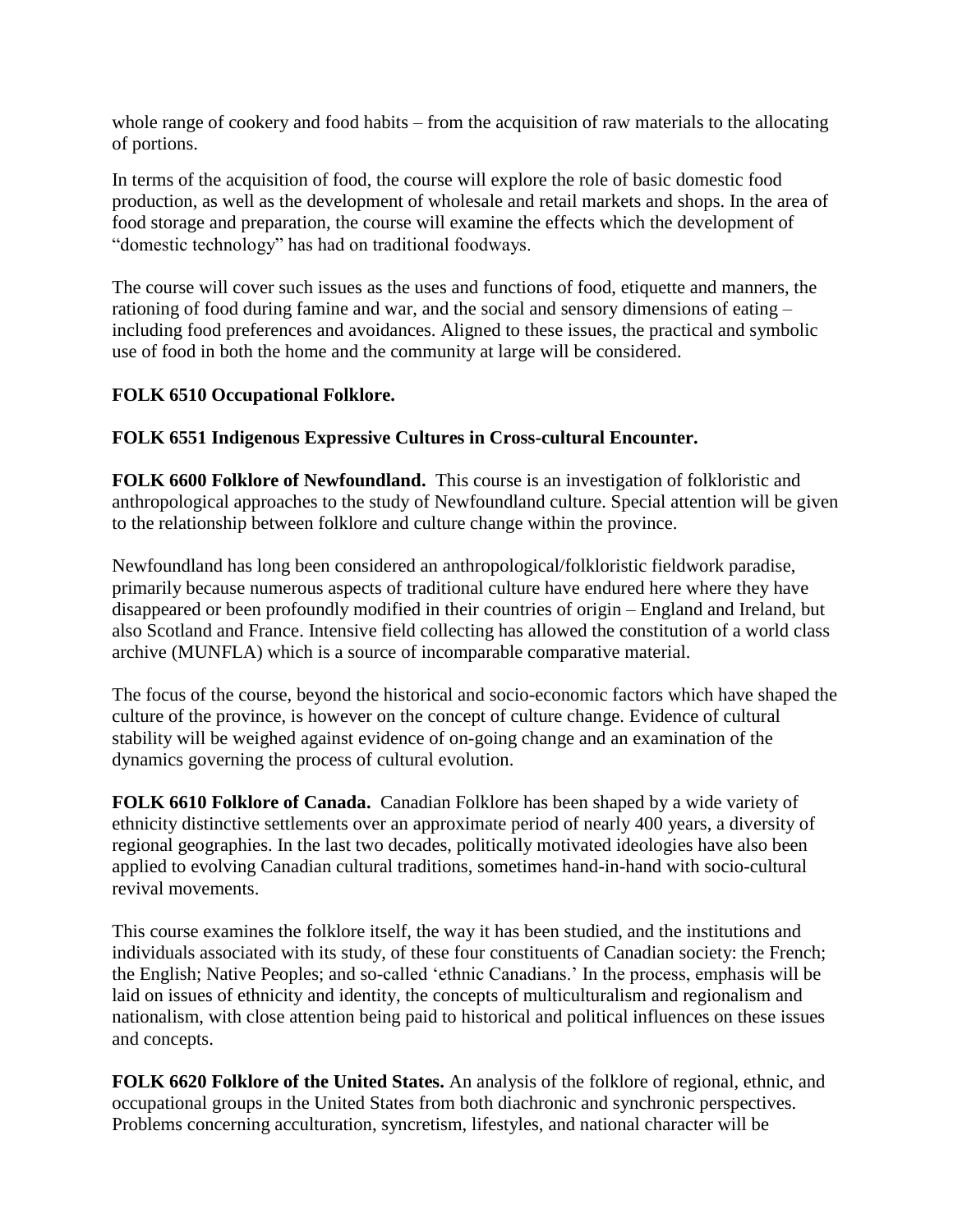examined. In addition, the development of "American" folklore studies and presentations will be viewed in a nationalist context.

This course confronts students with the problem of approaching the study of tradition in a comparatively new, culturally complex, politically powerful, hybrid society. Folkloristic activities in the United States, particularly since the bicentennial and involving the public sector, reflect the new sensibilities toward nationalism, regionalism, and multiculturalism that have had international impact. It is particularly important for students to recognize the historical contexts and cultural imperatives that have been conductive to these developments.

**FOLK 6630 Folklore of the British Isles.** This course will examine the categories of folklore found in Britain (with the exception of Scotland, which is covered in 4360), in relation to their regional backgrounds. Topics to be covered include narrative, song, language and play, folk drama, belief, custom, oral history, personal narrative, and occupational folklife.

In addition to this generic coverage, the course will make a critical survey of folklore studies in Britain from the seventeenth century to present. While R.M. Dorson's The British Folklorist (1968) delineated many of the major theorists, there remain others, particularly regional writers on rural life, whose ideas and methods have gone unrecognized. In particular the course will consider George Strut and other ethnographers if rural working life such as Alfred Williams.

As a whole, the course should establish an awareness of important but neglected figures in the history of British folkloristics and introduce a range of material and relevance for comparative treatments of North American folklore and it's British antecedents and analogues.

**FOLK 6700 Folklore and Culture.** This course is an examination of tradition expressive behavior as cultural experience. It explores different aspects of the relationship between folklore and larger problems in cultural studies. The emphasis will fall on the semiotics of the human body – as emblem, as commodity, and as mask – as the constitute, intersect with, and complicate two key aspects of folklore research: ethnographic method, and the political economy of communication. In the past decade, especially, the literature on the human body as metaphor for social and cosmic order, as a site for subjection, and as the focus of surveillance and discipline, has increased dramatically. We will be sampling some (not all) of this work and questioning, especially in relation to body movement and costume studies, its interpretive cohesion.

**FOLK 6710 Oral Tradition and Oral History.** The oral history movement which began in the 1960s was from the start interdisciplinary in nature, and the contributions of folklorists to it have been significant. Folklorists, for whom the collection of data from oral source is a primary research technique, are expected to be able to teach and do research in the area.

This is a practical course which explores the potential uses of oral sources and their applications in the areas of folklore and history. To that end, we will be examining oral history as a research tool. At the same time, we will be critically looking at the types of information which can be illicited using the techniques of the oral historian and considering the relative value and limitations of these sources. In passing, we will consider the writing of such commentators as Richard Dorson and Han Vansina, and also of the practitioners of this research tool – for example, George Evans, Charles Parker, and Studs Terkel.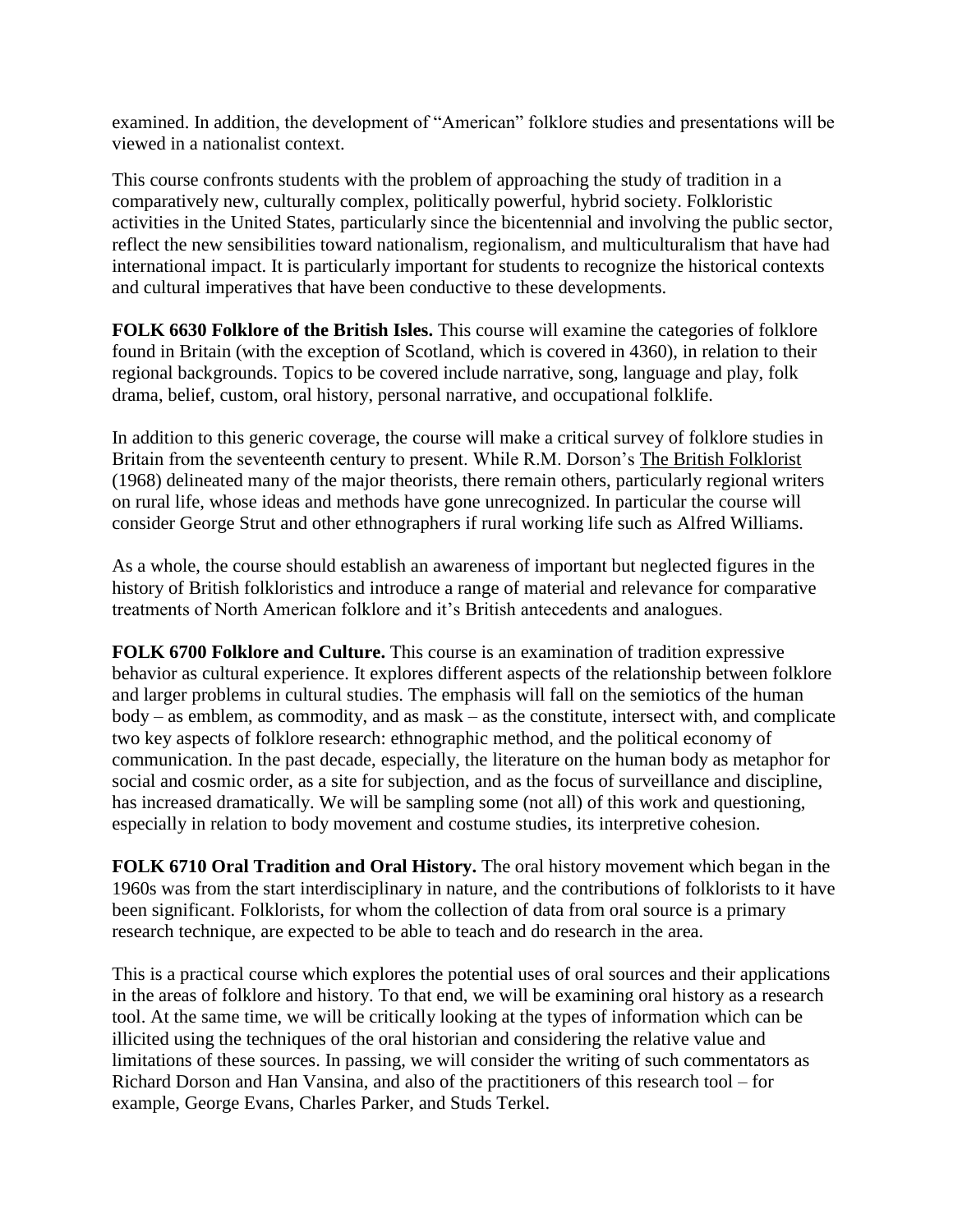**FOLK 6720 Folklore and Literature.** There had been many interrelations between folklore and literature through the centuries, but here the primary concern is with the way folklore has appeared as literature – in oral cultures – and has been utilized in works of written literature for a range of functions by writers of different centuries and cultures. A secondary, en passant, concern is with written literature as an ethnographic source for folkloric analysts. Study of this kind illuminates the manifold interactions of high culture and folk culture, and understanding of which is necessary for a balanced view of the past.

The course provides an overview of the approaches to the interrelationships of folklore and literature (Abrahams 1972; Buchan 1989; Dundes 1975; Hoffmann 1957; Lewis 1976; Taylor 1965; Utley 1969). An examination of folklore as literature, in the context of oral i.e. nonliterate) culture (Foley 1985; 1088; Lord 1960), through foci on the Odyssey (Fitzgerald 1961, Whitman 1958), Beowulf and other Anglo-Saxon poetry (Alexander 1966; Niles 1983; Roberts 1984), and other epics (Onias 1978). An investigation of how writers have utilized folklore in their works from the Middle Ages (Chaucer 1957; Lindahl 1987) through the Renaissance (Barber 1963; Shakespeare 1965), eighteenth century (Brown 1984; Burns 1969), and nineteenth century (Dickens 1973; Schlicke 1985), and how writers have transmitted one folklore genre throughout the centuries (Ehrenpreis 1966; Friedman 1961). An examination of folklore in the twentieth century literature, paying particular attention to questions of culture and identity, through three Canadian writers (Laurence 1974; Maillet 1982; Russell 1984) and one African (Acgebe 1958)/ Finally, to complete the circle, consideration of a multiform oral epic in contemporary Africa (Biebuyck 1976; Johnson 1986).

**FOLK 6730 Folklore and Gender.** Historically, folklorists have focused their studies on groups distinguished by ethnicity, region, political and economic boundaries. With the rise of feminist social scholarship there has been an increasing re-evaluation of the significance of gender in small group interaction and in existing folklore research. Little attention has been paid to women performers and genres by folklorists who have been predominantly make in the past. Likewise, difference between all make group interaction, all female group interaction, and male female interaction has been neglected until quite recently. These new studies of Women's folklore have yielded insights into the realm of men's folklore and into the ways in which the two domains contrast and complement each other.

This course will look at gender-based folklore using paradigms normally applied to studies in folklore and ethnicity and regional identity. The course will focus on esoteric and exoteric issues in gender based groups; make and female expressive behavior; folkloric implications of biology, socioeconomic stratification and worldview in relation to gender; representations of gender in tradition genres; and implications of gender based folklore for fieldwork and research.

**FOLK 6740 Public Sector Folklore.** A significant number of people who receive advance degrees in folklore subsequently follow processional careers in public sector folklore. In surveying the literature and activities in this relatively new area of folklore studies, this course is designed to help graduate students prepare more fully for a professional career.

In order to achieve this goal, the course surveys the applications of folklore theories, research techniques and materials in the contexts of public service, benefit, education and/or development.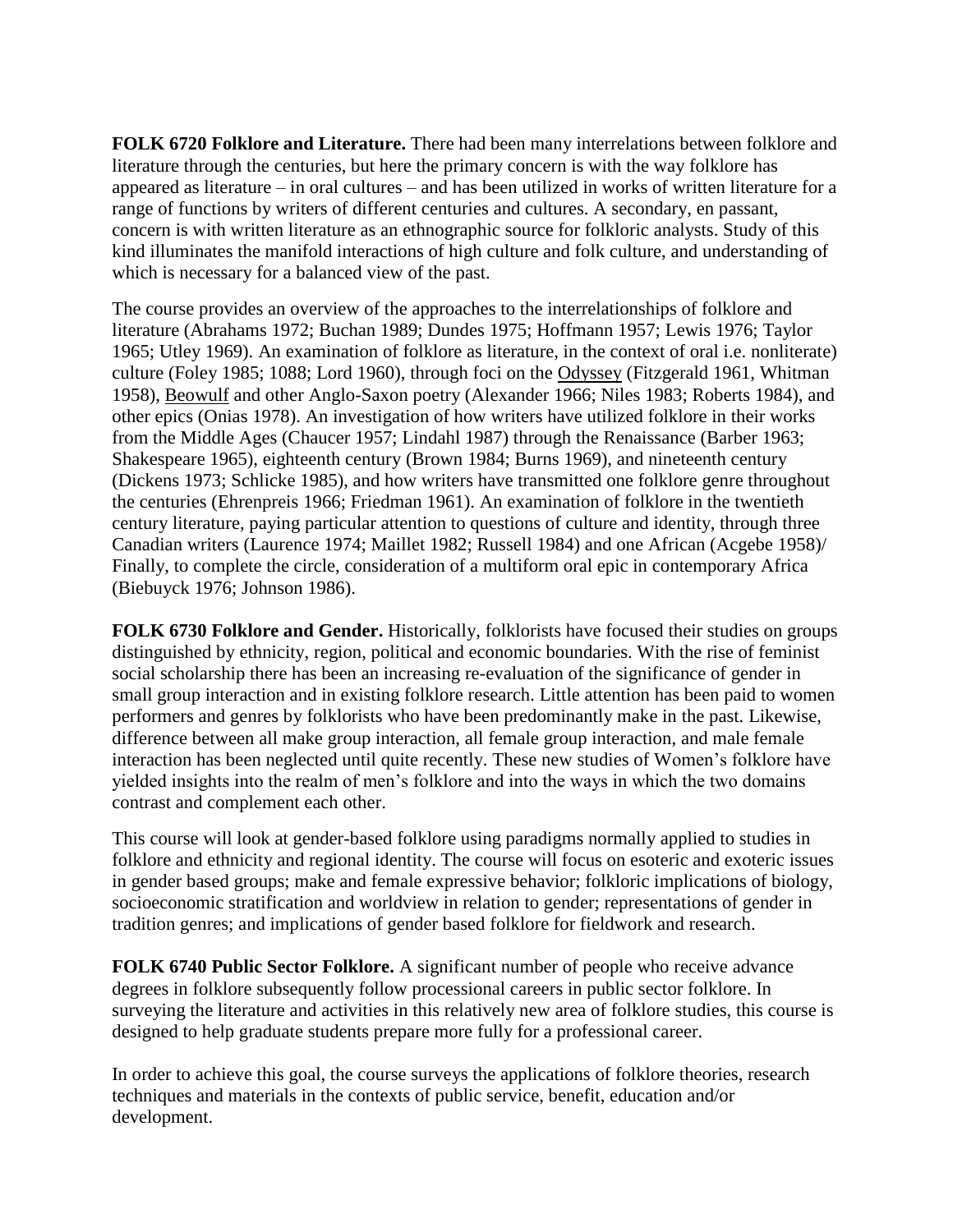**FOLK 6750 Popular Culture: Theory and Debate.** Utilizing the framework of major media and cultural theorists, as well as methods from selected works of folkloristics and contemporary culture studies, this course involves an intensive investigation of the indeterminate relationships between artistic communication in small groups and artistic communication in mass society. Topics covered include industrial capitalism and technological imperatives in cultural production, theories of mass culture vis-à-vis popular culture, media culture, the visual/image dominance of popular culture, the semiotic analysis of media forms and content, popular mythology and ideology, cultural production and creativity, tradition and innovation, folk heroes and popular celebrities, folklorism and advertising, urban folk revivals, problems in postmodernity and folklorisitics. Students are expected to apply course concepts to the analysis of field collected materials in an extensive research paper.

**FOLK 6760 Archiving.** The establishment and maintenance of an archive is an activity so central to folklore teaching and research that the topic is included in all the major folklore textbooks. This course prepares graduate students for an activity that is considered central to the discipline by giving them first-hand experience in the issues and topics of folklore archives.

The course deals with the creation and management of folklore archives. Standard theories and techniques (Hickerson, List and Toelken) are surveyed. The use of computers for cataloguing and indexing (Doucett and Hiscock, Rosenberg) are examined. Emphasis is placed upon the actual experience of working in an archive through the use of the MUN folklore and Language Archive in a series of projects.

**FOLK 6770 The Global and the Local.** An examination of the adaptations, transformations, uses, and changing status of traditional expressive culture in the context of globalization. While folklore studies have always been concerned with the global qualities of expressive genres, e.g., international take types, for the most part they have focused on the significance of traditions in the festive and everyday life of geographic localities (rural enclaves, urban neighborhoods). Today the massive sociocultural changes ushered by globalization may be viewed as either threatening or enhancing such behaviors. Taking a problems approach, this course will investigate the ways in which globalization becomes expressed, accepted or rejected at the level of the small community. Conversely, it will explore the extent to which global culture is responsive to the social needs for shared identity through the use and construction of traditions. Major sections of the course will consider folkloric forms in the contexts of: ecological consciousness and worldview; changing economies, technologies and media; physical movement (tourism, migration); nationalism and neonationalism; rhetorical and virtual communities; and emergent global culture. Critical assessments of readings, as well as a major term project reflecting library research, media analysis, and "global contact," will be required.

**FOLK 6780 Ethnicities.** This course will explore the multifaceted nature of ethnicity in Canada. Drawing on ethnographic and historical writing, students will examine how individuals of diverse ethnicities experience and interpret their everyday lives. We will consider how ethnicity intersects with other social and cultural variables such as gender, class, age and sexual orientation as well as how a group's experience and strategies of adaptation have varied depending on time of immigration and place of settlement. A final focus of the course will be on public representations of group identities.